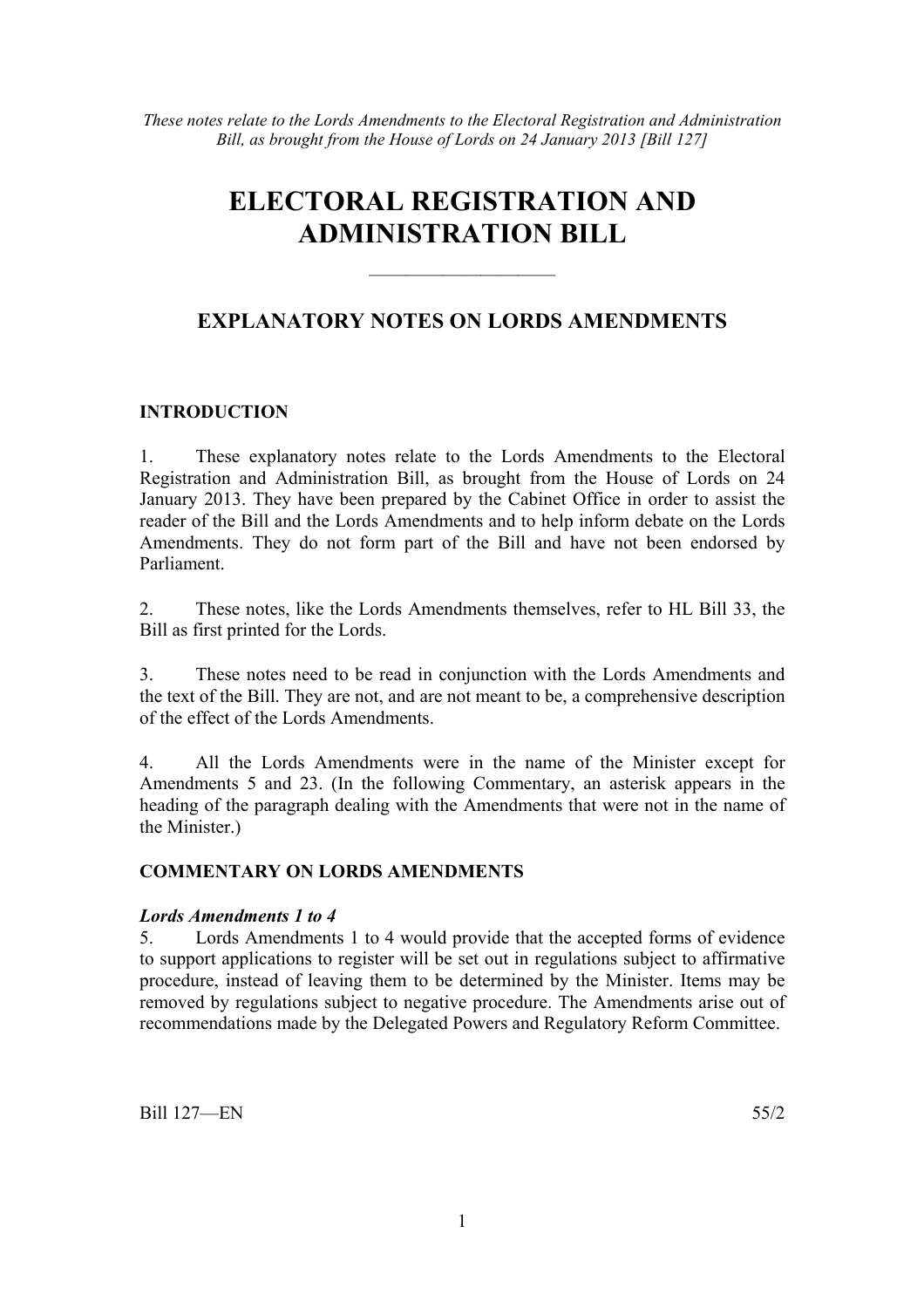*These notes relate to the Lords Amendments to the Electoral Registration and Administration Bill, as brought from the House of Lords on 24 January 2013 [Bill 127]* 

#### *\* Lords Amendments 5 and 23.*

6. Lords Amendment 5 would amend the Parliamentary Constituencies (PC) Act 1986 to provide that the Boundary Commissions must submit their reports in the first review of UK Parliamentary boundaries to be conducted under changes made by the Parliamentary Voting System and Constituencies (PVSC) Act 2011 before 1st October 2018 and not before 1st September 2018, instead of before 1<sup>st</sup> October 2013 as currently specified by the PC Act. The amendment would also alter the PVSC Act to provide that the Boundary Commissions would not have a discretion to consider inconveniences attendant on boundary changes as a factor when drawing up boundary proposals for the review that must report before 1 October 2018. It would also postpone the review into the effects of the reduction in the number of constituencies provided for under that Act to take place after the 2020 general election and not in 2015. Amendment 23 would alter the long title of the Bill to reflect these changes.

### *Lords Amendments 6, 8, 9, 20, 21 and 22*

7. Lords Amendments 6, 8, 9, 20, 21 and 22 would extend the final removal of carried-forward entries (those that have not become individually-registered through data-matching confirmation or as a result of a successful Individual Electoral Registration application) from after the second canvass under the new system to after the third. Under current plans for implementation, this means that these entries must be removed for the December 2016 revised register, rather than that in December 2015. The group also enables an order to be made by the Secretary of State or Lord President of the Council to remove those carried-forward entries in December 2015.

#### *Lords Amendments 7, 10 and 11*

8. Lords Amendments 7, 10 and 11 would allow voters queuing at a polling station for the purpose of voting at close of poll to be issued with ballot papers and vote despite the time of close of poll having passed. This change to the Parliamentary election rules is made in respect of England, Wales and Scotland, and separately for Northern Ireland. The group also enables the Secretary of State or Lord President of the Council to amend other legislation to make consequential and transitional provisions / amendments which flow from the change to the rules around voting at close of poll.

#### *Lords Amendments 12, 16 and 19*

9. Lords Amendments 12, 16 and 19 are minor and technical amendments that would ensure that provisions about anonymous entry on the electoral register will continue to operate under Individual Electoral Registration.

#### *Lords Amendments 13 and 14*

10. Lords Amendments 13 and 14 are minor amendments that would remove the discrepancy between the points at which additions to the register can be published in the case of applications through the annual canvass and applications through rolling registration. This will ensure that all successful applications will be added to updated and revised registers as long as they are determined before the next publication date.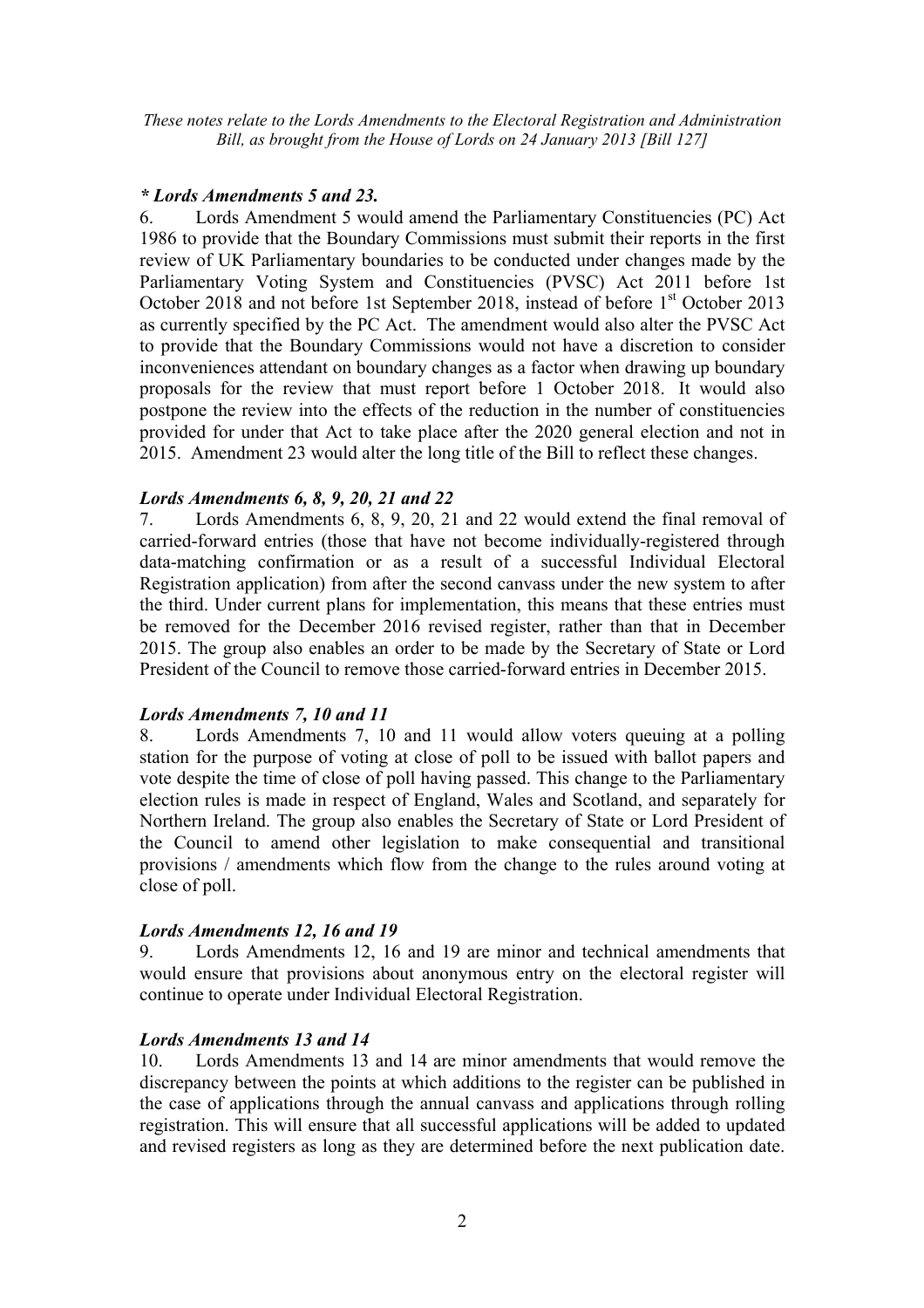*These notes relate to the Lords Amendments to the Electoral Registration and Administration Bill, as brought from the House of Lords on 24 January 2013 [Bill 127]* 

This is particularly important to ensure that all successful applications are added to the revised registers published in December.

# *Lords Amendments 15 and 18*

11. Lords Amendments 15 and 18 are minor and technical amendments that would remove references to "the relevant date" (usually 15 October) from rules around challenging the eligibility of an entry on the electoral register. Removing this phrase allows the capacity to challenge eligibility to remain, but enables the allegation of ineligibility to relate to any particular time rather than certain specified dates.

## *Lords Amendment 17*

12. Lords Amendment 17 is a minor amendment that would ensure that there is no ambiguity over the continued application under Individual Electoral Registration of the existing criminal offence relating to non-disclosure of information in response to the annual canvass – or providing false information in the response.

## **FINANCIAL EFFECTS OF THE LORDS AMENDMENTS**

13. Lords Amendment 5 gives rise to a delay in potential savings, as it eliminates the possibility that exists under the Parliamentary Voting Systems and Constituencies Act that the number of MPs would be reduced in 2015.

14. The cost of Lords Amendments 7, 10 and 11 has been calculated at an average of £100 per polling station for any that were to be affected; we expect good planning to minimise the extent to which this is incurred. It is estimated that the overall annual cost of these Amendments will be below £3,000, perhaps substantially so.